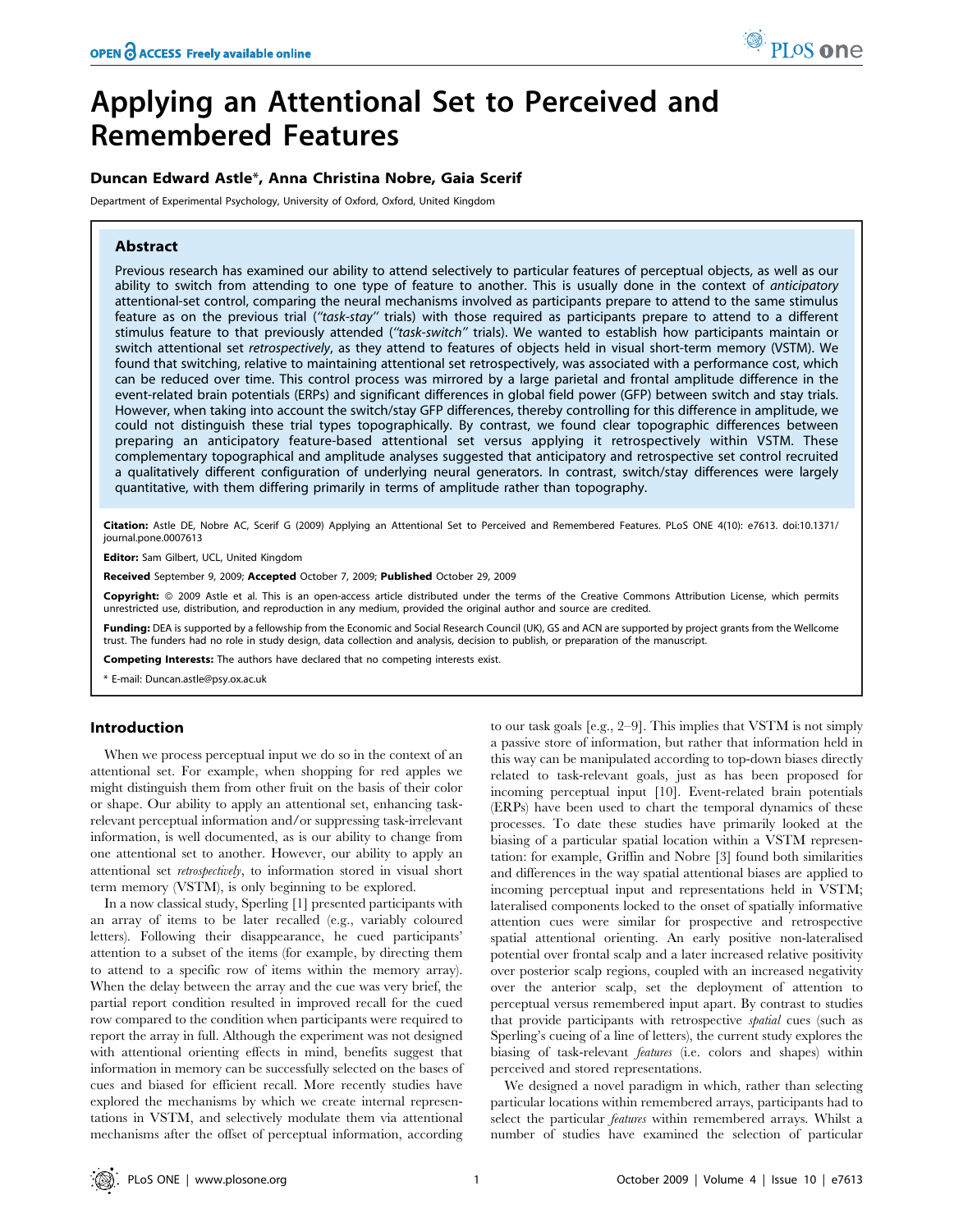remembered objects based upon their locations [e.g. 11,12], there have been very few examining the selection of remembered objects based upon their features. One previous electrophysiological study did compare the selection of perceived and remembered objects on this basis, however [2]. In this study participants selected particular objects because they contained probe-matching taskrelevant features, and ignored/suppressed other objects because they contained probe-matching task-*irrelevant* features. Featureselection and feature-suppression elicited contrasting spatiallyspecific electrophysiological effects for task-relevant and irrelevant features, both when searching perceived and remembered objects. These effects suggest that participants were able to use attentional mechanisms to differentiate features on the basis of task relevance, whether they were perceptually present or stored in VSTM. However, the polarity of these effects were both reversed when searching remembered objects, relative to searching perceived objects, implying that feature-based selection in memory and perception might not proceed via identical mechanisms. For this reason, the current study explored the mechanisms by which an attentional set is controlled when it pertains to features within perceived objects and within remembered objects. In short, we wanted to directly compare *anticipatory* attentional set control, with retrospective attentional set control.

Attentional set control is often studied using a task-switching paradigm [13–15]. A typical paradigm is to present participants with a cue indicating that they should attend to a specific feature of the upcoming stimulus, the upcoming stimulus then appears, the participant attends selectively to the task-relevant feature, and selects a response accordingly. In such studies participants typically apply the same stimulus-response mapping on every trial, but on a subset of trials switch from attending to one stimulus feature (e.g. color) to attending to another stimulus feature (e.g. shape). Because this process is necessarily rapid, methods with a high temporal resolution, such as ERPs, are particularly useful for studying it [16]. ERPs elicited by cues appearing in advance of a switch of task are usually compared with those indicating a repeat of task, with the aim of capturing those rapid cue-locked processes that enable participants to switch tasks. To our knowledge there have been very few electrophysiology studies directly comparing attentional set switching with the more standard intentional set switching (when the attended feature is constant but the stimulusresponse mapping changes across trials). Across two studies Rushworth and colleagues [14,15] did just this. In both cases participants elicited a parietal positivity of greater amplitude on switch relative to stay trials, with the same underlying dipole explaining the effect in both attentional and intentional set switching. On this basis they suggested that the cue-locked parietal positivity is likely an index of some basic switching mechanism, common to both switching attentional set and intentional set. Consistent with this suggestion, this parietal positivity is the most robustly reproduced effect across different types of set switching studies. It has been variably labelled the differential positivity [D-Pos, 17–19]; PP-AN [20]; and the Late Parietal Positivity [LPP, 21–27] emerging around 300 milliseconds post cue. On some occasions this is accompanied by an increased cue-locked negativity over the frontal electrodes for switch trials, with a similar timing to the parietal positivity [20,22,23]. Many have labelled either one or both of these differences as markers of 'taskset reconfiguration' [TSR, 17,19,20], a mechanism akin to a 'mental gear change', which necessarily precedes task-specific processing [28]. It is proposed that this reconfiguration of set takes time, resulting in a performance cost that is routinely observed for switch trials relative to stay trials – termed the 'switch-cost'. The TSR account has characterised the view that the switch-cost

results from some active time-consuming process, which occurs on switch but not stay trials [29], rather than from the passive dissipation of the previously used task-set [30]. It has been suggested that because the anticipatory parietal positivity mirrors a reduction in switch-cost with preparation, it is likely to index some TSR-like process [e.g. 17].

In order to explore attentional set control within perception and memory, we combined aspects of the traditional set switching paradigm with those of a VSTM paradigm. Like a number of VSTM studies, on each trial participants were presented with a tobe-remembered array of objects (colored shapes), and subsequently had to make some judgement about a probe stimulus – in this case the location of the probe's task-relevant feature in the preceding memory-array. As is the case in traditional attentional set switching studies, on any given trial participants should either attend to the color or the shape of the array objects, and match the probe according to either its shape or color; on some trials participants will have to switch from attending to shape to attending to color or vice versa (switch trials); on some trials participants will attend to the same feature dimension that they attended to previously (stay trials). We presented cues either prior to the onset of the memory-array, in which case participants could prepare an attentional set in anticipation of incoming perceptual input, or after the memory-array, in which case participants would initially have to remember all features in the memory-array, and apply an attentional set retrospectively to that stored representation. Using these 'pro-cue' and 'retro-cue' trials, respectively, we were able, for the first time, to compare anticipatory and retrospective attentional set control.

There are a number of reasons to expect differences in the mechanisms governing anticipatory and retrospective attentional set control. It is worth noting these at the outset. By definition, retro-cues have a particular advantage over pro-cues in one respect: retro-cues enable participants to selectively attend to the specific features of the memory-array objects that they have just processed, essentially enabling them to prepare the specific stimulus-response mapping necessary for that trial (e.g. ''red object on the left and green object on the right''). Traditional procues will enable participants to prepare an attentional set at an abstract level (e.g. ''attend to each objects' color''), but they will have to wait until after the onset of the memory-array to fully specify the stimulus-response mapping for that trial. Conversely, by definition, pro-cues will have a particular advantage over retrocues in one respect: pro-cues enable participants to attend to and retain task-relevant features of the memory-array objects, filtering out task-irrelevant features. Retro-cue trials will require participants to initially retain both task-relevant and task-irrelevant features, with them having to wait until the onset of the retro-cue in order to select the relevant features for that trial. In short, retrocues will require participants to retain multi-feature objects from which they will subsequently select the relevant features, whereas pro-cues will enable participants to retain only relevant features in the first instance.

## Methods

## Main experiment

Participants. Eighteen participants participated in the experiment. One was excluded on the basis of their behavioural performance, with performance being no better than chance in some conditions. A further three participants were excluded from the ERP analyses because of excessive ocular artefacts. The participants comprised seven females and were an average of 25.35 years old  $(\pm 2.82 \text{ std.}$ dev). All participants provided written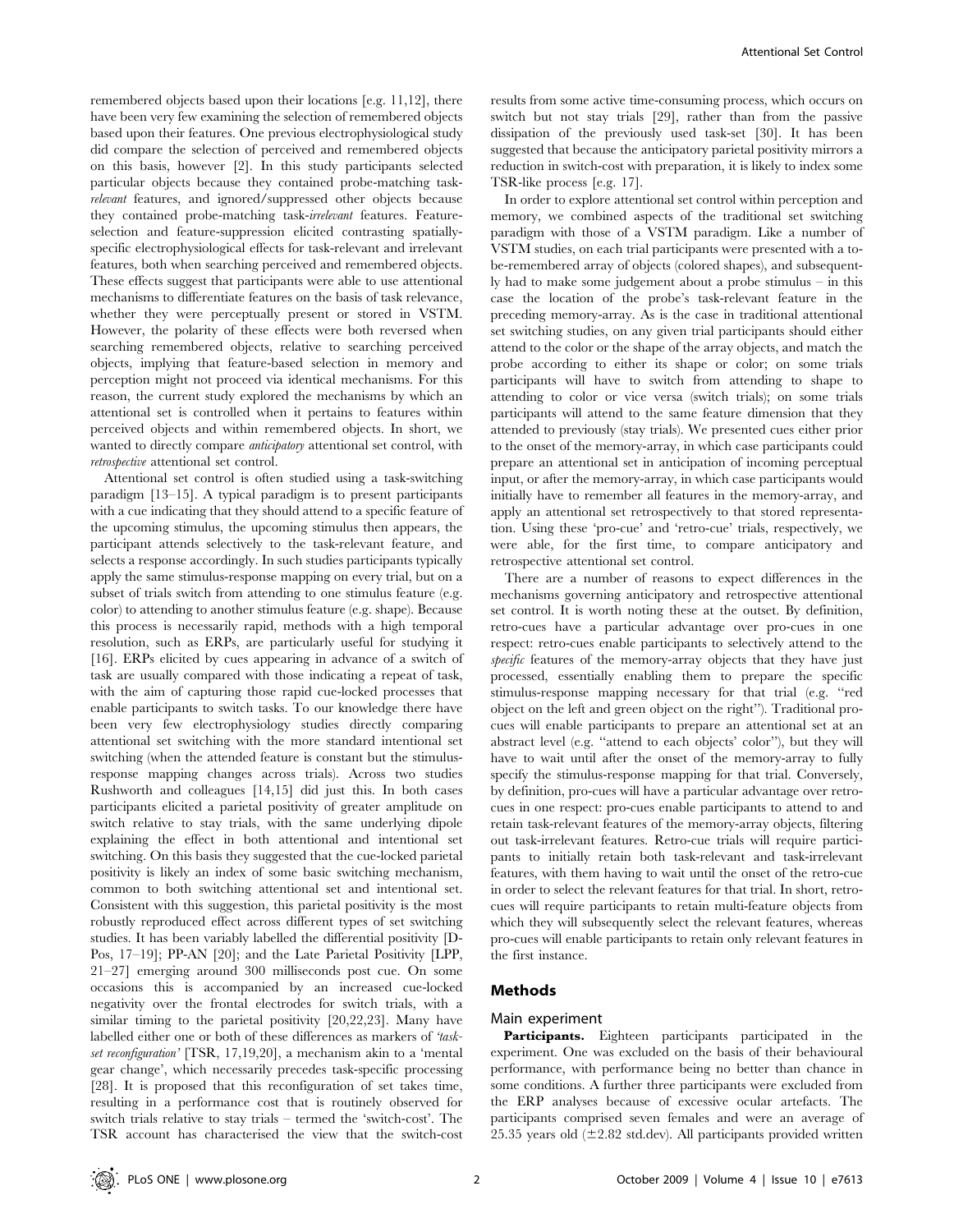informed consent and were paid for their participation. The study was approved by the Central University Research Ethics Committee at the University of Oxford, UK.

Task. In order to rule out the contribution of response selection to our measures of task set, the process of applying a set and the selection of a response were separated by modifying the traditional task-switching paradigm. Participants deployed their attentional set to an array of items (two differently colored shapes) but would not know the correct feature upon which to base the response until the onset of a probe (a single colored shape) at the end of each trial (see Figure 1). On half of the trials we cued participants in advance of the array, as is traditionally done in paradigms of this sort [e.g. 14,15], with these being termed procue trials, which could be either switch or stay. On the other half of trials we cued participants after the array had disappeared, but before the probe appeared, with these being termed retro-cue trials; again these could be either switch or stay.

Participants were instructed to match the probe stimulus to the preceding array of two colored shapes. This matching was done either on the basis of the color of the probe and array items, or on the basis of their shape. We termed these the 'color' and 'shape' tasks. Participants responded by pressing the response button on the side that corresponded to the location of the matching feature in the preceding array. The color of the probe would always match with one of the array items, as would its shape. On half of trials the probe would match the color feature of one item and the shape feature of the other item in the array, meaning that the tasks would be incongruent to one another. On the other half of trials the probe would match both the color and shape features of one item, with the other array item being a complete non-match, meaning that the tasks were congruent with one another. The stimulusresponse mappings changed on a trial-by-trial basis, with them being defined on every trial as the location (left versus right) of the task-relevant stimulus features in the memory-array. The ''match to shape'' and ''match to color'' tasks occurred in a random order and with equal frequency. Thus on half of all trials participants switched from performing one task to performing the other ('switch trials'), whereas on the other half of trials they repeated the

previously performed task ('stay trials'). Responses were made on a two-button mouse using the left- and right-hand index fingers.

At the start of each block participants were instructed as to which task they should perform on the first trial of that block. For each subsequent trial, participants were presented with a cue, indicating that they should either 'stay' doing the same task or 'switch' to performing the alternative task. These cues took the form of a  $\dot{+}$  or an  $\dot{\times}$ , and their meaning was counterbalanced across participants. This instructive cue appeared either prior to the onset of the stimulus array, in which case it was termed a 'procue', or following the stimulus array, in which case it was termed a 'retro-cue' (see Figure 1). No instructive information was given with either the array or probe stimuli, making the cue the only means of discerning which features were relevant for the current trial. The best means of cueing participants is certainly debatable, with different researchers opting to use different types of cue. Like a number of previous studies [e.g. 14,15,22,23], we used 'switch' and 'stay' transition cues, rather than more conventional 'shape' and 'color' task cues, such that cue-change did not confound taskchange [31]. That is, a change in cue is as likely to result in a repeat of task as it is in a change of task. However, this choice of cue introduces additional control processes: relative to a conventional cue, there will be a greater need to update and retain which class of feature was relevant on the immediately preceding trial; otherwise participants will not know which featureset to repeat, or which feature-set to switch to. This may contribute equally to performance on both switch and stay trials, and may therefore mask any subtle behavioural switch-stay differences.

Design. All blocks of trials throughout the experiment comprised only 10 trials, and participants were able to keep track of which task they should be performing. Data from the first trial of each block were discarded. The experiment was preceded by a short familiarisation and training phase. Participants performed one pure block of trials for each of the two tasks (the order of which was counterbalanced across participants). This was followed by four blocks of mixed trials, for which participants were given feedback on each trial. Following this phase, participants proceeded to 40 blocks of experimental trials. Half of these blocks

#### Pro-cue condition



Figure 1. Trial order schematic. A trial order schematic, showing the timing of pro- and retro-cues, array and probe stimuli. doi:10.1371/journal.pone.0007613.g001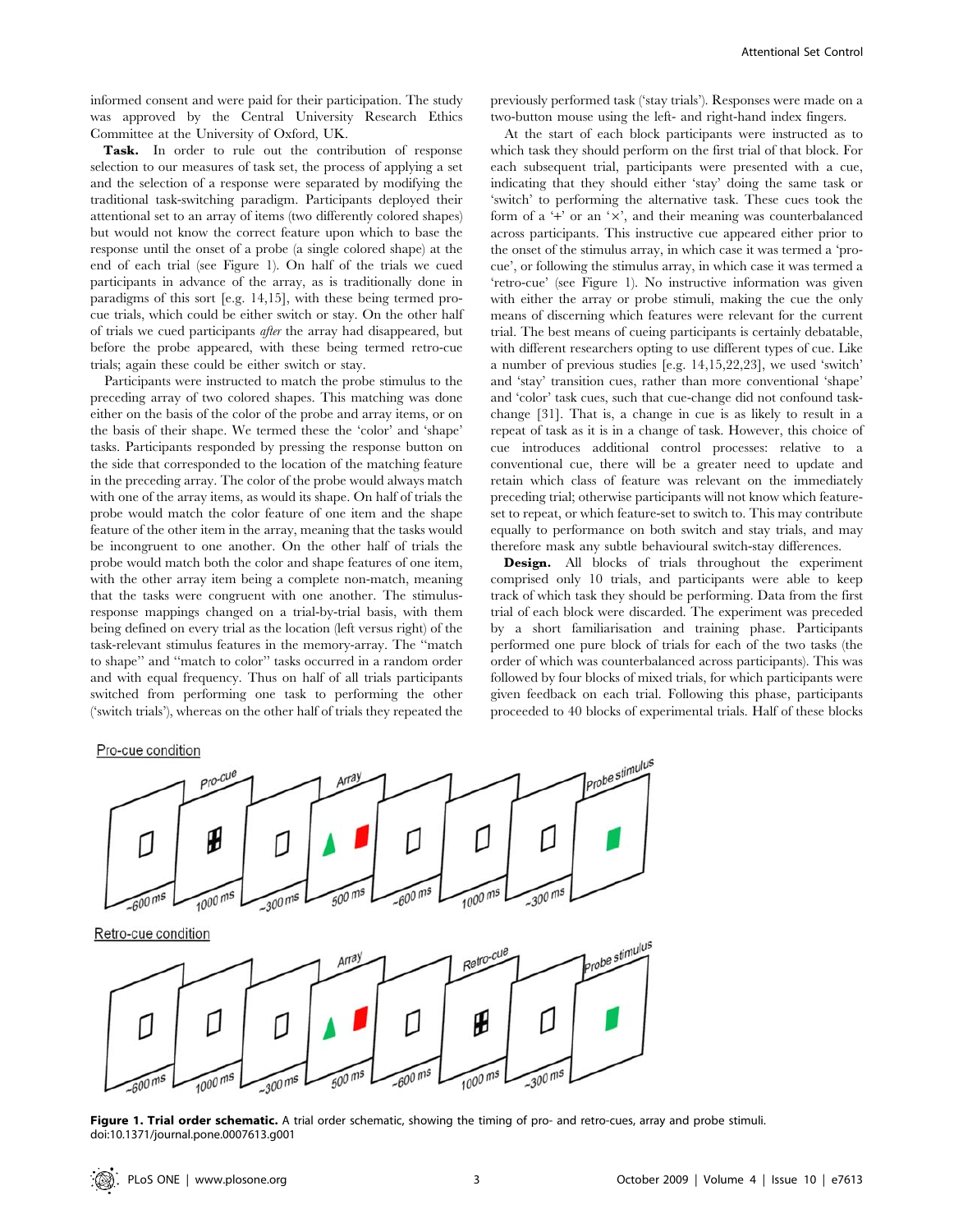used pro-cues, and the other half used retro-cues. Cue-type was blocked because it would become very confusing for participants to switch between different tasks as well as between pro-cue and retro-cue trials. There were five consecutive blocks of each, followed by five blocks of the other cue-type and so on, to avoid order effects. The order of these blocks was also counterbalanced across participants. No feedback was given for the experimental trials.

All trials followed the same pattern: following the response to the previous probe, an interval of 1900 ms preceded the next array onset; the array was presented on the screen for 500 ms. Following another interval of 1900 ms, the probe was presented (Figure 1). The probe stimulus remained on the screen until participants made a response, at which point the next trial started. On pro-cue trials the pre-array interval included a cue for 1000 ms, the onset of which was jittered by 200 ms around 600 ms post-response. A short interval (300 ms, jittered around 200 ms) followed the offset of the cue until the onset of the array. A blank interval followed the array for 1900 ms until the onset of the probe. On retro-cue trials, the trial started with a blank interval for 1900 ms, until the onset of the array. The post-array interval included a cue for 1000 ms, the onset of which was also jittered by 200 ms around 600 ms post array. This was followed by a short interval (300 ms, jittered around 200 ms) until the onset of the probe. Occasionally (two trials per block), the cues appeared late (1600 ms post response/ array) and only briefly (200 ms), leaving participants only 300 ms to prepare their attentional set between the onset of the array/ probe. We varied the cue intervals in this way in order to examine the preparation effect – the reduction of switch-costs with increasing cue interval, described in the Introduction section – as this is usually taken as evidence for some TSR-like process. On retro-cue trials, this lack of preparation would be captured by performance to the probe; it will be important to compare switchcosts across the two cue intervals, particularly on retro-cue trials, in order to evidence this preparation effect. Pro-cues ought not to capture this preparation effect, as participants would have the duration of post-array interval (1900 ms), to engage in any process that could not be completed before the array, before having to make a response. Nonetheless we manipulated the cue interval in both pro- and retro-cue conditions in the same way, thus avoiding any confound of cue-onset predictability and cue-type.

Previous research has shown that these design features (short CTI ''catch'' trials, short blocks of ten trials, transition- rather than task-cues, instructive information only with the cue) provide participants with the circumstances and/or incentive to prepare fully the task-set in advance of the imperative stimulus [22].

**Stimuli.** Throughout each trial, until the onset of the probe, there was a small white square  $(\sim 0.8^{\circ} \times 0.8^{\circ})$  present at fixation. When the cue was present, a black  $'$  or  $' \times'$  appeared within this square. The two cues were identical in shape and size, but rotated through  $45^\circ$  to form either a '+' or an ' $\times$ '. The array took the form of two large shapes (vertical:  $\sim 3.1^{\circ} \times$  horizontal:  $\sim 2.1^{\circ}$ ) which were presented simultaneously, with the inner edge of each shape falling at  $\sim$ 2.9° to the left and right of fixation. At the end of each trial, the probe appeared. This appeared at fixation and was  $\sim$ 1.2°  $\times$ 1.2° in size. The shapes used in the arrays and for the probe stimulus were a triangle and a square, which were either red or green.

EEG acquisition and preprocessing. The EEG was recorded continuously using NuAmps amplifiers (Neuroscan, Inc.) from 40 silver/silver chloride electrodes placed on the scalp with an elasticated cap, positioned according to the 10–20 international system. The montage included six midline sites (FZ, FCZ, CZ, CPZ, PZ, and OZ) and 14 sites over each

hemisphere (FP1/FP2, F3/F4, F7/F8, FC3/FC4, FT7/FT8, C3/ C4, T7/T8, CP3/CP4, TP7/TP8, P3/P4, P7/P8, PO3/PO4, PO7/PO8, and O1/O2). Electrodes were placed around the eyes to monitor for blinks and eye movements. Additional electrodes were used as ground and reference sites. Electrodes were referenced to the right mastoid site during recording. The electrode between FPZ and FZ on the midline served as the ground electrode. Electrode impedances were kept below 5 k*V*. The ongoing brain activity at each electrode site was sampled every 1 ms (1000 Hz analogue-to-digital sampling rate). Activity was filtered with a low-pass filter of 300 Hz. The EEG was recorded continuously during the entire duration of each experimental run.

The data were subsequently re-referenced to the average of the montage electrodes, and a 40-Hz low pass filter was used. Epochs were formed from 50 ms before the onset of the cue, to 1000 ms post-cue. Pro-cues were necessarily closer in time to the previous response than retro-cues, and the pre-stimulus baseline was therefore more likely to be contaminated by any response artifacts, such as eye blinks that accompany responses, than it would be for retro-cues. A baseline period of 50 ms either side of the cue onset was therefore used. This baseline ensured that switch and repeat waveforms were equal at cue onset, for both pro- and retro-cues. This strict baseline eliminated any lingering effects that might have occurred before the onset of the cue, and ensured that any between-cue differences we observed were genuine, and not simply the result of a difference in the baseline period. This produced four waveforms: pro-cue stay, pro-cue switch, retro-cue stay and retrocue switch. Eye movements and blinks  $(\pm 50 \,\mu\text{V})$  in either EOG channel) were removed prior to averaging. This process was checked manually.

ERP analyses. Only data taken from the long cue intervals were submitted to ERP analyses, hence them being heavily weighted in the design. We removed from further analyses any trials upon which subjects made an error, although we did not remove slow responses (those  $\geq 2$  std. dev. greater than each subjects mean), but these were a very small proportion of the overall trials included. Long CTI trials were selected in order to capture those processes of active preparation, following both the pro-cues and the retro-cues. The short cue interval trials were only included to provide a behavioural comparison with the long cue interval trials, because they would demonstrate participants' behaviour when they had not time to engage in active preparation to the same extent. We compared identical cuelocked epochs (0–1000 ms), across the four trial types (pro-cue task-stay, pro-cue task-switch, retro-cue task-stay, and retro-cue task-switch) using both topographical and amplitude analyses.

Topographical analysis. Our analysis focussed first on comparing topographies across and within conditions. A number of previous ERP studies of set-shifting have compared the amplitude of effects, contrasting switch and stay trials on this basis [e.g. 18,19,21–27]. Whilst this approach has proved to be a good means of exploring the mechanisms of set control, there are inherent limitations: i) the data tend to be massively reduced, with most researchers choosing specific electrodes, time points and/or peaks – a process which introduces a large amount of experimenter bias; ii) this approach also requires a number of a priori assumptions, such as the importance of certain peaks; iii) the reference electrode will always remain the choice of the researcher, and could affect the result of any analysis; and, most critically, iv) analysing the amplitude alone can make it particularly difficult to distinguish quantitative changes (i.e. a change in amplitude, with no change in neural generators) from qualitative changes (i.e. a change in the configuration of neural generators). By contrast, a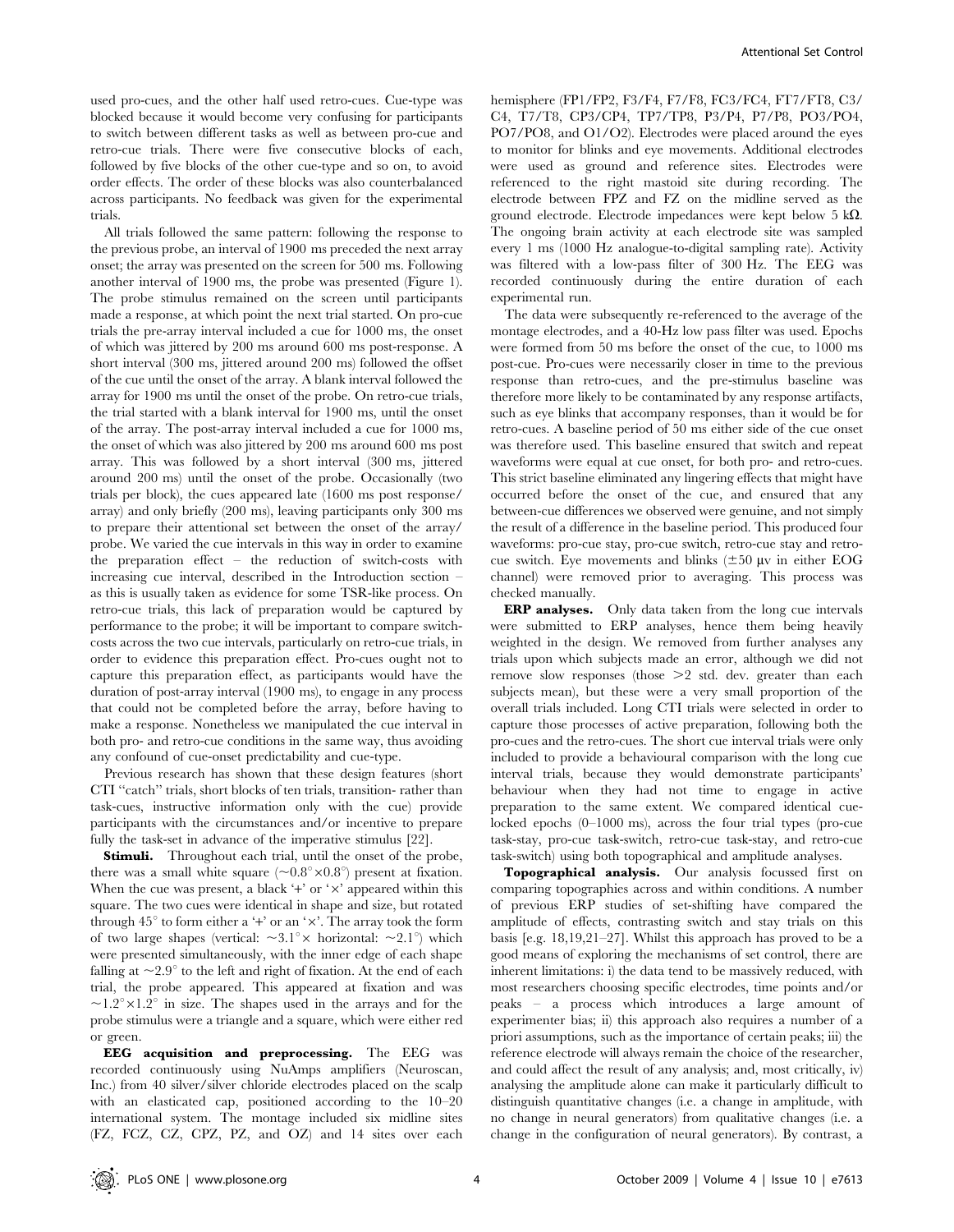significant difference in the distribution of ERP effects for distinct trial types, provided that the distributions are strictly normalised, can only result from different neural generators or their different weightings [32–35]. Thus, whilst much can be learnt by comparing the amplitude of switch and stay ERP effects, if one wants to compare the neural generators that underpin these effects, one must analyse normalised topographies. A recent paper has taken this approach [36], providing an additional means by which one can compare switch and stay trials. Our topographical analysis protocol largely follows this previous paper.

We used the software CarTool (http://brainmapping.unige.ch/ Cartool.htm) to normalise topographies from our four conditions by global field power (GFP) – the root mean squared of the voltage across the average-referenced electrodes – and to perform all topographical analyses. Each of our four conditions was first treated at a group-average level, and topographies were fitted to each grand-average waveform. Initially each sample (one per millisecond) was expressed as a topography. For our purposes topographies with greater than 0.97 correlation were clustered together, both within a condition and across the four conditions. In addition, we specified that no single cluster should persist for less than 20 ms. An iterative procedure was then applied to these clusters of topography, known as Atomize and Agglomerate Hierarchical Clustering, whereby the ''worst'' cluster (i.e. that with the lowest explained variance) was broken up into its constituent maps. These free maps were then independently reassigned to the cluster with which they correlated most highly. After this process, one is left with a series of possible solutions to the data. We selected the optimal solution on the basis of the Cross-Validation criterion. This measure of residual variance provides the optimum number of clustered topographies to explain the variance in topographical distribution, much like a latent-variable analysis of behavioural data would. Thus at the end of this process we obtained a series of larger clusters, akin to periods of stable topography within each condition, with the topography for each cluster being defined as the mathematical average of the topographies in that cluster. This process is referred to as 'group-level segmentation'.

We examined any between-condition differences in topography at a within-subject level with two statistical tests. The first of these is referred to as a T-Anova, and is intended to test whether two topographies are sufficiently different to be statistically distinct. This compares the global dissimilarity between the topographical distributions of two conditions [37]. Again we submitted normalised data to this calculation, comparing the conditions that our group segmentation suggested to be different, across the time windows identified in the segmentation. Given that global dissimilarity is a unidirectional measure, results of the T-Anova were deemed significant if they reached a one-tailed significance level  $(p<0.05)$ . Where this confirmed the between-condition differences that we observed in the group-average result, we tested these differences using a second statistical technique, referred to as within-subject fitting, with the aim of testing whether these distinct distributions were present to reliably different extents between the experimental conditions. This compared the frequency of the different candidate maps within that time period, for each of the conditions, in a competitive way. To do this we compared the number of time points for which that topography provided a higher spatial correlation than the other candidate topography/ies, with the specified time window. We analysed these values with a repeated-measures ANOVA. Whilst the T-Anova informed us about whether the topographies across conditions differed, it was the within-subject fitting process that fully tested whether different candidate topographies, identified by the group-segmentation, accounted for different conditions (see 33 for a tutorial review).

Amplitude analysis. Because the segmentation and fitting procedures focussed on normalised topographical maps, this analysis is purposefully insensitive to any differences in the overall amplitude of effects. For this reason, we also performed an analysis on the un-scaled ERPs, which would identify any amplitude differences that might exist in the absence of any significant topographical differences. We compared voltages over 40-ms time bins throughout the epochs, using fifteen electrodes, with five midline sites (Fz, FCz, Cz, CPz, and Pz), and five pairs of corresponding lateralised sites (F3/F4, FC3/FC4, C3/C4, CP3/ CP4, P3/P4). We conducted an ANOVA at each 40-ms bin, with the within-participants factors of cue-type (pro-cue versus retrocue trial), task-switching (stay versus switch trial), electrode position along the anteroposterior axis (five levels) and electrode position along the lateral axis (three levels). We only counted effects as being genuinely significant if they persisted for two consecutive bins [see also 14,15]. All of the results from the ANOVAs are reported using the Greenhouse-Geisser correction, to account for the potential non-sphericity of ERP data [38].

We also compared directly the cue-locked GFP across the four trial types. This provides the perfect complementary approach to the topographical analysis: whilst the topographical analysis controls for differences in the strength of an effect and identifies changes in the distribution of an effect, the GFP comparison controls completely for differences in topography and instead compares differences in the strength of an effect. We compared the GFP across 50 ms bins, using a repeated-measures ANOVA, with the factors of cue-type and switch/repeat.

#### Supplementary behavioural experiment

In addition to the behavioural data taken from the main experiment, we ran a supplementary behavioural experiment. This used only retrocues, and had a greater number of trials than the main experiment. The purpose of this supplementary experiment was to test further whether retro-cues elicited some time-consuming switch process.

Subjects. Sixteen participants participated in Experiment 2, none of whom had performed Experiment 1. Two were excluded on the basis of their behavioural performance, with neither performing better than chance in some conditions. The remaining fourteen subjects comprised 10 females and were an average of 23.73 years old  $(\pm 3.69 \text{ std.}$  dev). All subjects provided written informed consent and were paid for their participation. The study was approved by the medical ethics review board at the University of Oxford, UK.

Design. The task and stimuli were identical to those used in the main experiment. In this supplementary experiment we only used retro-cue trials, with half of all trials having the exact same timing as in the retro-cue trials in the main experiment, and the other half having an additional 2000 ms between the offset of the array and the onset of the cue. We varied the cue-probe interval in the same way as we had in the main experiment: On retro-cue trials without the extra delay the cue appeared for 1000 ms, the onset of which was jittered by 200 ms around 600 ms post array. Occasionally (two trials per block), the cues appeared late (1600 ms post array) and only briefly (200 ms). On retro-cue trials with the delay the cue appeared for 1000 ms, the onset of which was jittered by 200 ms around 2600 ms post array. Occasionally (two trials per block), the cues appeared later (3600 ms array) and only briefly (200 ms). In summary, in this second experiment we manipulated event timings in two ways: the overall delay of the probe after the array, and the delay of the probe after the cue (the 'CTI'). These two manipulations were orthogonal to one another.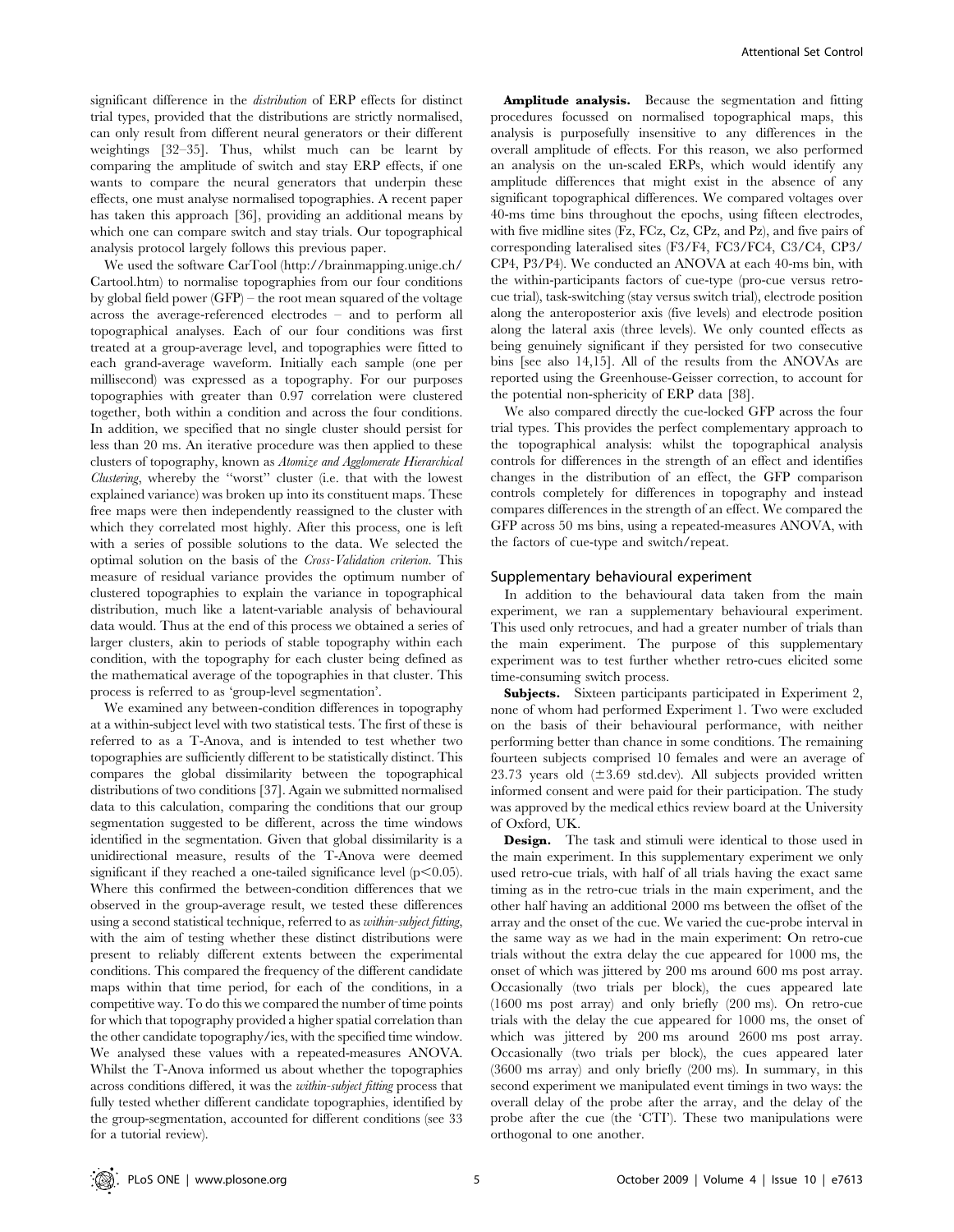# Results

## Main experiment behavioural findings

We only analysed reaction-time (RT) data from accurate trials. These data were trimmed to remove RTs that were over two standard deviations above each participant's mean RT, separately for each condition. The trimmed mean RTs were then submitted to a repeated-measures ANOVA, with the within-participants factors of cue-type, switch/stay and CTI. The three-way interaction was non-significant  $[F(1,16) = 2.81, p = 0.115]$ . There were main effects of both CTI  $[F(1,16) = 100.63, p < 0.001]$ , with short CTI trials having slower RTs than long CTI trials [830 ms versus 642 ms, respectively], and of cue-type  $[F(1,16) = 96.45,$ p<0.001], with retro-cues having longer RTs than pro-cues [852] versus 619 ms, respectively]. CTI and cue-type interacted  $[F(1,16) = 100.63, p < 0.001]$ , resulting from significantly slower RTs on short CTI than on long CTI retro-cue trials [short CTI: 1045 ms; long CTI: 670 ms.  $F(1,16) = 140.12$ , p $\leq 0.001$ ], whereas there was no such effect of CTI on pro-cue RTs [short CTI: 615 ms; long CTI: 624 ms.  $F(1,16) = 0.26$ , p = 0.617]. There was no main effect of switching, or any interactions between switching and any other factor. We looked specifically for an interaction between CTI and switch/stay on retro-cue trials. As was outlined in the Methods section, we reasoned that this was the best opportunity to observe the traditional preparation effect. There was a significant two-way interaction between CTI and switch/ stay  $[F(1,16) = 4.662, p = 0.046]$ . This resulted from responses on short CTI switch trials being slower than short CTI stay trials [1070 versus 1020 ms, respectively,  $F(1,16) = 3.503$ , p = 0.080], whereas responses on long CTI switch trials were slightly faster than long CTI stay trials [646 ms versus 673 ms, respectively,  $F(1,16) = 2.178$ ,  $p = 0.159$ .

We conducted the same analysis on the error data. Again there was no three-way interaction  $[F(1,16) = 0.475, p = 0.501]$ . As with the RT data, there was a main effect of cue-type  $[F(1,16) = 16.01]$ ,  $p = 0.001$ ], which interacted with CTI [F(1,16) = 5.42, p = 0.033], resulting from no difference in error rates on pro-cue trials [CTI 200, 4.7%; CTI 1000, 6.1%;  $F(1,16) = 1.28$ ,  $p = 0.275$ , but a significant difference on retro-cue trials [CTI 200, 15.5 %; CTI 1000, 11.4%;  $F(1,16) = 5.42$ ,  $p = 0.033$ ]. There was no main effect of CTI  $[F(1,16) = 0.2.241, p = 0.154]$ , or task-switching  $[F(1,16) = 0.013, p = 0.911]$ , or any interaction between taskswitching and any other factor. There was no evidence of the preparation effect in the retro-cue condition, where we would have most likely observed it; the switch/stay difference was not significantly bigger at the short CTI [16% versus 15%, respectively], than at the long CTI [10.9% versus 12%, respectively,  $F(1,16) = 0.116$ ,  $p = 0.738$ .

#### Supplementary behavioural experiment

The behavioural data from the main experiment can be taken as evidence for some time-consuming switch process on retro-cue trials; participants showed a relative switch-cost of 50 ms on short CTI trials, and a relative switch-benefit of 27 ms on long CTI trials. We analysed the data from the supplementary experiment to evidence further this preparation effect, in a design with a far great number of retro-cue trials.

We processed the data in the same way as in the main experiment. The mean RTs from the trimmed data were then submitted to a 3-way ANOVA, with the within subjects factors of delay/no delay, CTI and switch/stay. There was no three-way interaction  $[F(1,13) = 2.589, p = 0.132]$ . The only two wayinteraction that we observed was between CTI and switch/stay  $[F(1,13) = 16.868, p = 0.001]$ , confirming the effect on the retrocue trials from the main experiment. This resulted from a significant switch-cost at the short CTI [switch: 1000 ms; stay: 910 ms.  $F(1,13) = 8.104$ ,  $p = 0.014$ , but a significant switchrelated benefit at the long CTI [switch: 655; stay: 692.  $F(1,13) = 5.250$ ,  $p = 0.038$ . We made the same comparison with the error data. There was no three-way interaction  $[F(1,13) = 0.156, p = 0.700]$ . The only effect that reached significance in the error data was a main effect of CTI, with performance being more error-prone on the short CTI trials [short CTI: 15% errors; long CTI: 10% errors.  $F(1,13) = 13.914$ ,  $p = 0.003$ ].

The results of the supplementary experiment show the same pattern as the behavioural data from the main experiment. The particular comparison of interest – retro-cue switch versus retrocue stay at the long and short CTI – has far greater power in the supplementary experiment, with there being twice as many trials as in the main experiment, hence it being reported here. On the basis of these data, in addition to the behavioural data from the main experiment, we concluded that switching attentional set retrospectively does involve some time-consuming switch process, which can be fully overcome with preparation. It seems reasonable to assume that the same is true of switching attentional set prospectively [e.g. 15], but there is no way of verifying this with our paradigm.

#### Main experiment cue-locked ERP results

Group-level segmentation. The best solution from our group-averaged segmentation explained over 92% of the variance in topographical distribution. The series of stable topographies that best explained the neural activity in the four experimental conditions can be seen in Figure 2A. Each trial type was characterised by a sustained positivity over the frontal areas (120–300 ms), followed by a sustained positivity over the parietal/ occipital electrodes (300 ms onwards), which appeared to persist for longer on task-switch trials. Our segmentation result suggested that these topographies were different across the four conditions. The T-Anova confirmed the topographical differences identified by the segmentation: there was a significant topographical difference between pro-cue and retro-cue trials from 100 ms onwards; pro-cue stay and switch trials differed between 413–471, 515–560, and 591–650 ms. We also then used the candidate maps for the four trial-types for the within subject fitting procedure.

Within-participants fitting. We performed the fitting procedure between 120 and 300 ms, comparing the two candidate topographies across pro- and retro-cues. We used a repeated-measures ANOVA, with the within-participants factors of cue-type (pro- versus retro-cue), switching (stay versus switch) and topography (frequency of the 'red' map versus frequency of the 'green' map). The two-way interaction between cue-type and map only approached significance  $[F(1,13) = 3.673, p = 0.078]$ : the 'green' map was marginally more frequent than the 'red' map for pro-cue trials, and the 'red' map was marginally more frequent than the 'green' for retro-cue trials  $[ps = 0.078]$ . This topographical difference between pro-cues and retro-cues, between 120–300 ms, can be seen in Figure 2Bi. There was no significant interaction between switching and map  $[F(1,13) = 2.223, p = 0.160]$ , or three-way interaction between switching, cue-type and map  $[F(1,13) = 0.051, p = 0.825]$ .

We also performed the fitting procedure between 300 and 650 ms, comparing the three candidate maps across the four trialtypes. This period is analogous to that of the parietal positivity observed in many other task-switching studies [14,15,18,19,20– 23,27], and evident in our own grand-average ERPs. Moreover, the broad centroparietal distribution in all of our topographies in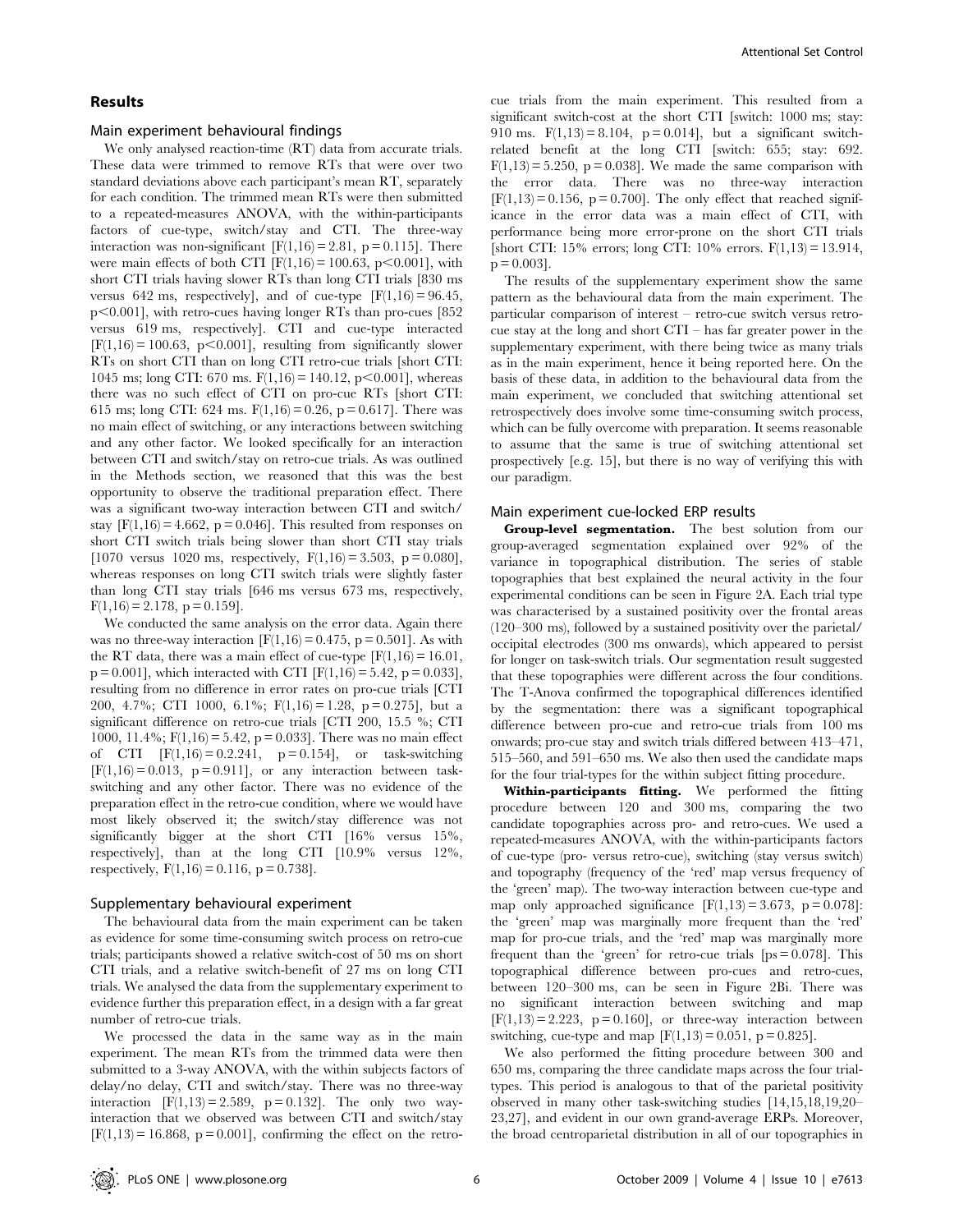

Figure 2. Topographical analyses. A) The result of the group-level segmentation process. The different colors show the durations of the various clusters of topography, across the four conditions, for the cue-locked epoch. Each of these clusters can be summarised as a single topography – the mathematical average of all topographies within that cluster – shown below. B) The results of the within-subject fitting procedure: i) the mean duration for which the 'red' and 'green' topographies were the best fit across pro-cue and retro-cue trials, between 120 and 300 ms; ii) the mean duration for which the 'yellow', 'orange' and 'blue' maps were the best fit across pro-cue and retro-cue trials, between 300 and 650 ms; and iii) the mean duration for which the 'yellow' and 'orange' maps were the best fit between 300 and 650 ms. In all cases the error bars show the standard error of the mean. In all cases the '\*' denotes significant differences, the absence of this denotes non-significant differences. doi:10.1371/journal.pone.0007613.g002

## $\otimes$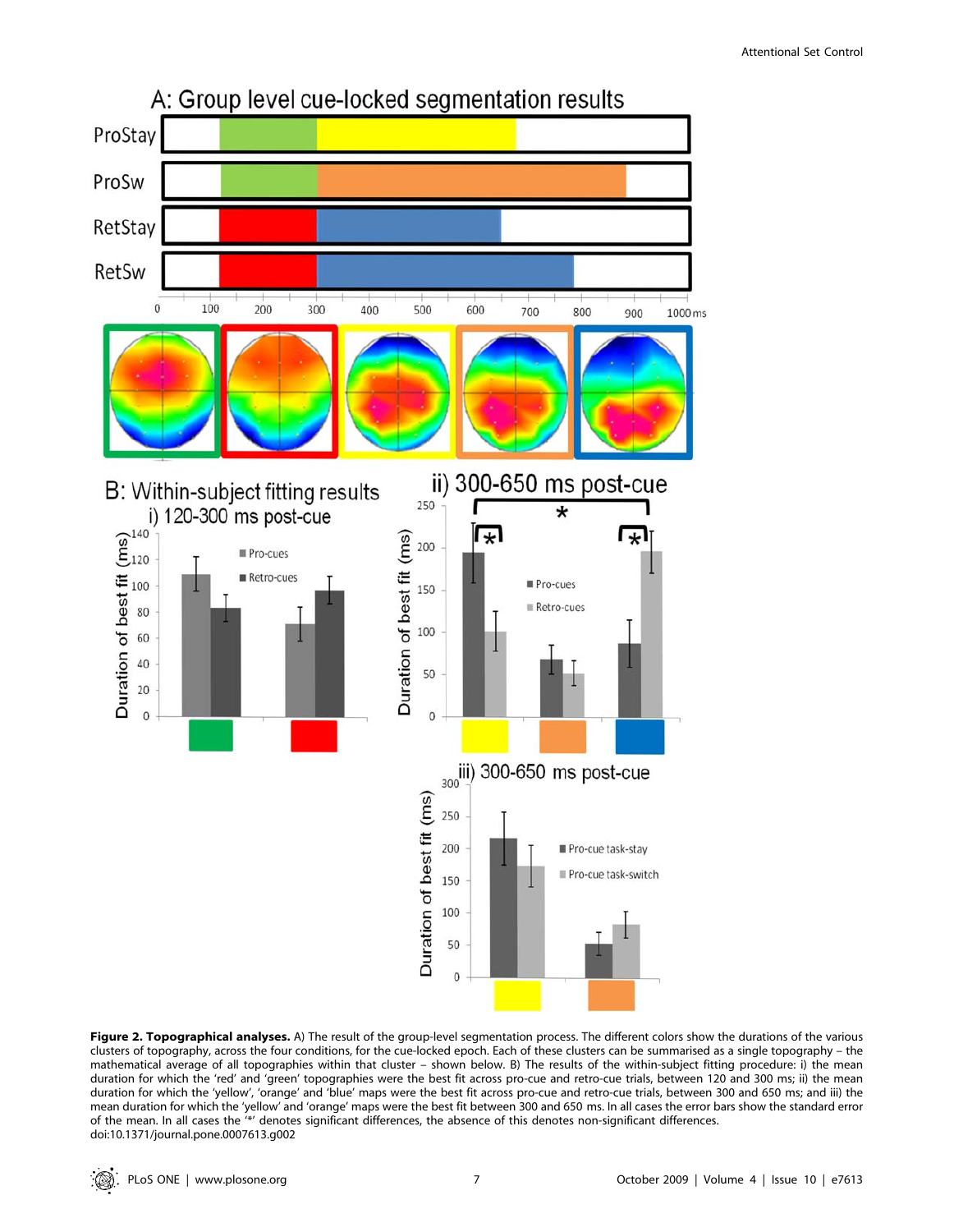this time window is similar to those observed in these other studies. Our repeated-measures ANOVA revealed a two-way interaction between cue-type and map  $[F(1,13) = 9.664, p = 0.003]$ . This resulted from the 'yellow' map being significantly more frequent on pro-cue trials than on retro-cue trials  $[p = 0.003]$ , and the 'blue' map being significantly more frequent on retro-cue than pro-cue trials  $[p = 0.001]$ . The 'orange' map did not significantly distinguish pro- and retro-cues  $[p = 0.464]$ . This can be seen in Figure 2Bii. There was no interaction between switching and map  $[F(2,12) = 1.953, p = 0.184]$ , and there were was no three-way interaction between switching, cue-type and map  $[F(2,12) = 1.341]$ ,  $p = 0.298$ . Even though it was not justified by a significant threeway interaction, we also explicitly compared pro-cue stay and procue switch trials, using the frequencies of the 'yellow' and 'orange' maps (see Figure 2Biii). This was done in order to establish whether there was a candidate topography that better accounted for switch than for stay trials, and which might thus reflect some TSR-like process. Our segmentation had suggested that, at a group level, pro-cue switch and cue task-stay trials could be distinguished on the basis of these two topographies, however the fitting result suggested that this was, at best, only marginally significant at a within-subject level  $[F(1,13) = 3.489, p = 0.084]$ . Moreover, this marginal result was primarily driven by the 'yellow' map being more frequent on pro-cue stay trials than on pro-cue switch trials  $[p = 0.075]$ , rather than by the 'orange' map being more frequent on pro-cue *switch* trials than on pro-cue *stay* trials  $[p = 0.158]$ . In short, no candidate topography was a significantly better "fit" for switch than for stay trials.

Amplitude results. We also compared our four conditions using a more traditional amplitude analysis, to establish any differences between switch and stay trials, and whether these differed for pro- and retro-cues. These data can be seen in Figure 3. Whilst we found main effects of cue-type and switching, and interactions between each of these factors and one or both of our electrode factors, we only found a two-way interaction between switching and cue-type between  $800-1000$  ms  $[Fs \geq 6.891]$ ,  $ps<0.021$ ], resulting from a larger switch-repeat difference for pro-cues [ps<0.053] than retro-cues [ps>0.065], but this did not interact with electrode.

There was a significant main effect of cue-type, across consecutive bins from 120–480, 520–680, and from 880–960 ms  $[Fs>4.708, ps<0.049]$ . From 160–1000 ms cue-type interacted with electrode position along the anteroposterior axis [Fs>3.844,  $ps<0.039$ ]. This was the result of pro-cues and retro-cues differing over the frontal, frontocentral and central electrode trios from  $160-600$  ms [ps $\leq 0.050$ ], and over just the frontocentral and central electrode trios from  $600-1000$  ms [ps $\leq 0.059$ ]. In all cases this was because pro-cue trials were more positive relative to retrocue trials. Given the topographical differences that we observed between pro-cue and retro-cue trials, these interactions between cue-type and electrode position may have reflected primarily topographical differences.

Effects of switching started somewhat later than our cue-type effects; we also found an interaction between switching and electrode position along the anteroposterior axis, from 440– 1000 ms  $[Fs>4.219, p<0.052]$ . This was the result of an initial switch-related positivity over the central, centroparietal and parietal trios  $[ps<0.031]$ , from 400–480 ms, followed by a more sustained positivity over the centroparietal and parietal electrodes  $[ps<0.033]$ until 920 ms, and finally just over the parietal electrodes from 920– 1000 ms [ $ps<0.031$ ]. From 540–1000 ms this was accompanied by a switch-related negativity over the frontal electrodes  $[ps<0.036]$ , which was occasionally present at the fronto-central electrodes [from 640–680, 720–760, and 880–920 ms, ps $\leq 0.041$ ].

The GFP comparison also revealed cue-locked differences (these can be seen at the bottom of Figure 3). These were primarily between switch and stay trials, with switch trials having a greater GFP relative to stay trials (between 250 and 300 ms, and between 400 and 750 ms,  $[Fs \ge 5.253, ps \le 0.039]$ ). On occasion this interacted with cue-type (between 350 and 400 ms, 450 and 500 ms, and between 550 and 600 ms  $[Fs \ge 5.581, ps \le 0.034]$ ). In all cases this was because there was a significant switch versus stay GFP difference on retro-cue trials  $[ps<0.046]$ , but no such difference on pro-cue trials  $[ps>0.454]$ . There was no main effect of cue-type on GFP.

## **Discussion**

We compared prospective and retrospective attentional set control. The behavioural data, both from the main experiment and the supplementary experiment, demonstrated that during the retro-cueing interval participants engaged in some time-consuming switch process. On short CTI trials, when less time was allowed for this process, there was a relative cost for switching attentional set. On long CTI trials, when enough time was allowed for this process, that cost had been overcome, or even slightly reversed. Our ERP analyses examined differences in topography, as well as changes in the amplitude of potentials, and GFP across the different conditions. Pro- and retro-cues could be distinguished on the basis of topography, presumably reflecting the recruitment of different neural mechanisms as participants maintain information in VSTM and select from it, versus prepare an attentional set for upcoming perceptual information. By contrast we were able to distinguish switch and stay trials in terms of the amplitude of potentials and GFP, but when controlling for these GFP differences the distribution of electrical activity was very similar.

#### Applying an attentional set to remembered features

Pro- and retro-cues could be distinguished on the basis of topography, primarily that of a late parietal positivity (300– 650 ms). The amplitude of the cue-locked effects also differed, with pro-cue trials being more positive than retro-cue trials over the frontal/central electrodes – though given the topographical result this 'amplitude' effect could have resulted either from amplitude or topographical differences.

There have been a number of recent electrophysiological studies that have explored the mechanisms by which features can be selectively stored in VSTM [e.g. 39,40], though less is known about how features within objects can be accessed once stored. In particular, very few studies have contrasted the control required to select features in upcoming percepts (pro-cues) from the control required to select features in stored representations (retro-cues). However, previous experiments have explored the maintenance of the spatial location of objects and, in that context, Griffin and Nobre [3] found both early and late differences in ERP amplitudes between spatial retro- and pro-cues: an early positive nonlateralised potential over frontal scalp and a later increased relative positivity over posterior scalp regions, coupled with an increased negativity over the anterior scalp, for spatial retro-cues compared to pro-cues. In the current study retro-cue trials prompted the maintenance of object features, and thus the contrast between the pro-cue/retro-cue differences that we observed, and those previously observed [3] may depend on the feature-based nature of the selection mechanisms studied here. The differences between pro-cue and retro-cue ERPs in our feature-based paradigm were primarily evident in the topography of the parietal positivity typically seen in set-switching studies [e.g. 22,23]. In particular, the differences that we observed likely stem from the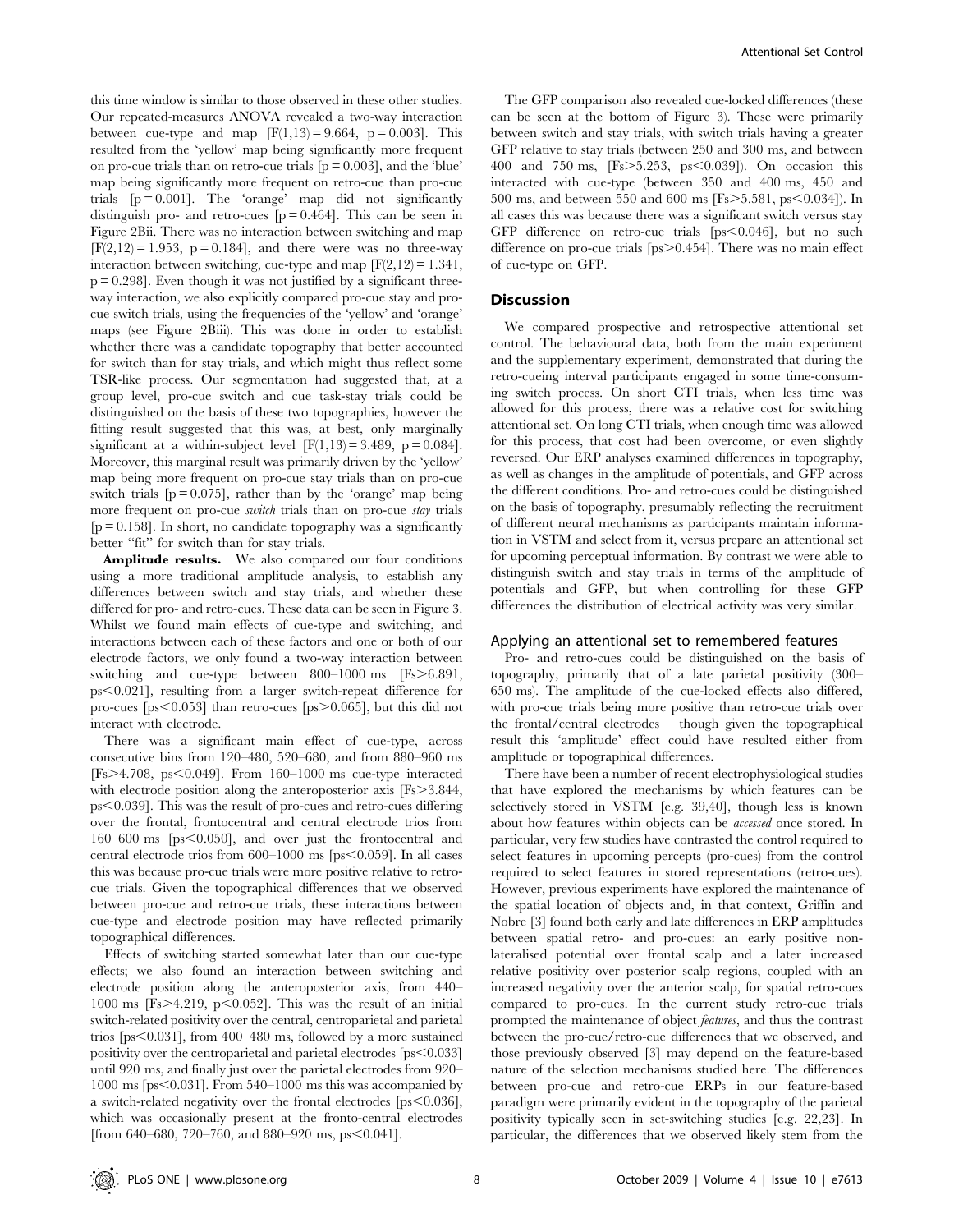

Figure 3. Grand-average waveforms. Grand-average waveforms, time-locked to the cue onset at 0 ms. These are shown separately for pro- (lefthand column) and retro-cue trials (right-hand column), for each recording site along the anteroposterior axis. Each waveform shown is the average of the left-, right-hemisphere and midline electrodes, with the solid lines representing task-switch trials and the dotted lines representing task-stay trials. doi:10.1371/journal.pone.0007613.g003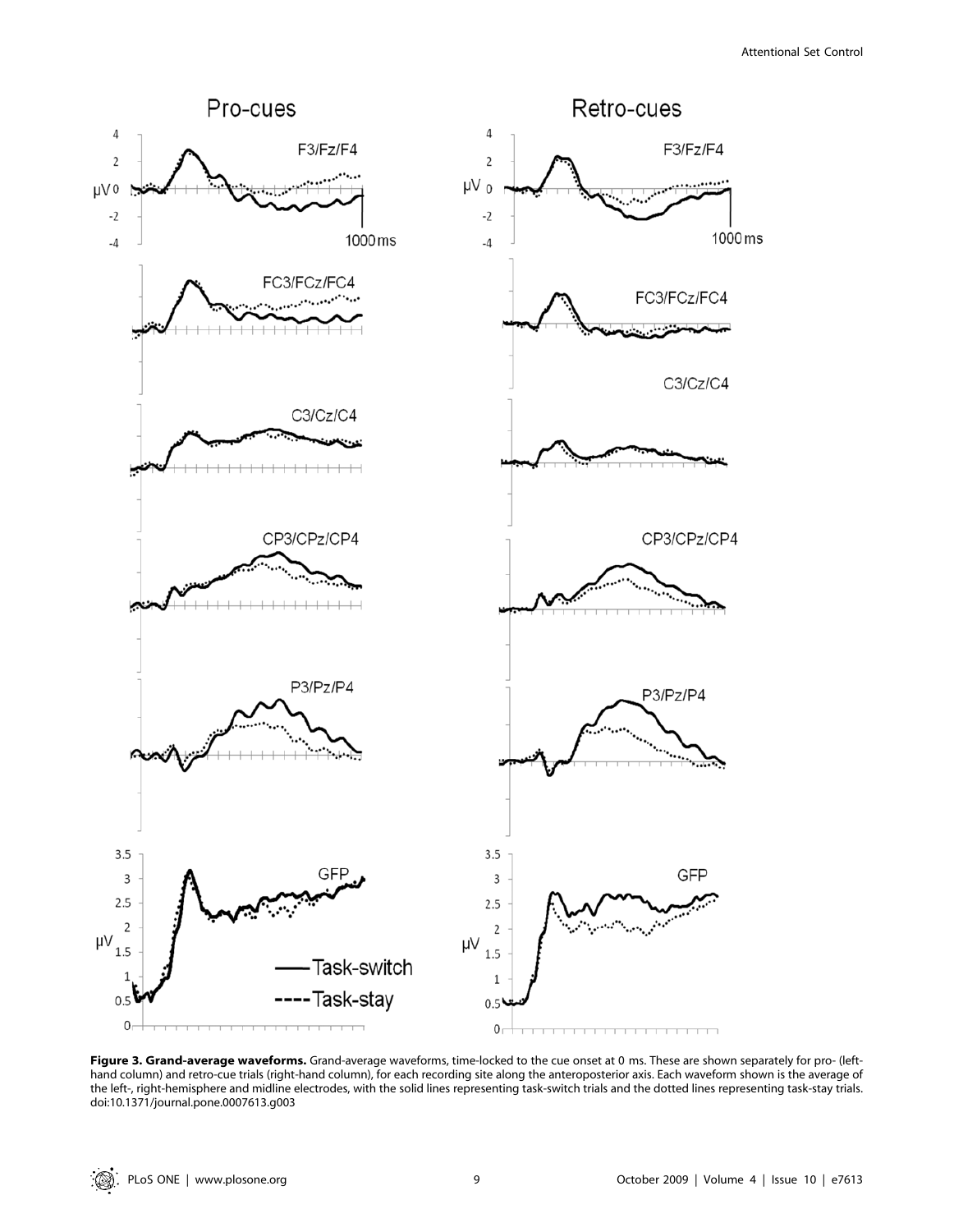fact that pro-cues allow for only partial preparation: following a pro-cue participants can prepare an attentional set (e.g. ''attend color, but not shape''), but cannot prepare a stimulus-response mapping until the onset of the array (because the location of that particular colors and shapes changed on a trial-by-trial basis). By contrast, following a retro-cue, participants could both produce an attentional set and specify the stimulus-response mapping (e.g. ''red object on the left and green object on the right''). Retro-cues enable this more complete preparation because the specific features for that trial are already known to the subject, being held in VSTM.

A previous study of feature selection within VSTM demonstrated that participants initially stored both task-relevant and taskirrelevant features, and then used spatially-specific attention mechanisms to distinguish the relevant from the irrelevant [2]. We suggest that a similar process is occurring here: participants store both the color and shape of the memory-array objects, then, following the onset of the retro-cue, they use attention mechanisms to select the relevant features in that particular memory-array. In this way retro-cues enable participants to prepare a specific stimulus-response mapping, something that pro-cues do not allow for, and we suggest that this underlies the topographical differences that we observed between these conditions. Recent imaging work has suggested that early visual cortices are recruited when maintaining information in VSTM [41,42], perhaps explaining why the topography of our late parietal positivity is shifted more posteriorly, over the occipital electrodes, when participants are applying an attentional set to information held in VSTM.

## Distinguishing switch and stay trials

In the ERP data, switch trials were associated with a sustained late parietal positivity, and frontal negativity, relative to stay trials (from  $\sim$ 400 ms onwards). The effect is akin to that labelled D-Pos [17–19], PP-AN [20] and the late parietal positivity and late frontal negativity described previously [22,23,25,27]. In addition to replicating this electrophysiological effect, we also replicated the behavioural effect of reducing switch-costs with increasing amounts of preparation. Interestingly, participants prepared so well on set-switch trials that not only was the switch-cost fully overcome [see also 22; 43] but it was even slightly reversed. It is particularly rare in the task-switching literature for participants to show a switch-related benefit. One possible explanation for our switch-related benefit is based on the finding that retro-cueing enables participants to access and sustain rapidly decaying VSTM representations [9]. On switch trials retro-cues require participants to re-access their stored representation of the array, to establish the locations of the previously unattended features. Revisiting of the stored memory array would not be necessary to the same extent on a repeat trial and, on switch trials, might result in a relative strengthening of the VSTM representation, and thus might facilitate a response being selected more rapidly upon probe presentation. Nonetheless, switching attentional set retrospectively, like switching attentional set prospectively [e.g. 15] was associated with some time-consuming process, which could be overcome prior to the onset of the imperative stimulus (i.e. the probe), and this control process was mirrored by a parietal positivity/frontal negativity in the electrophysiological data. It is important to note that one cannot test for this behavioural preparation effect in our pro-cue condition, as, even on short CTI pro-cue trials, participants could use the post-array interval, after the presentation of the array and preceding the probe, to which they responded, to engage in any time-consuming process.

It would be tempting to conclude that the time-consuming process inferred from the behavioural data is akin to TSR, and accordingly that the electrophysiological effects index this ''mental gear change''-like process. However, in our data at least, this seems unlikely. Despite replicating the switch-stay parietal (and frontal) amplitude difference that others have reported, when taking into account amplitude differences (something that most studies have not done), switch and stay trials were more difficult to distinguish. This is particularly the case on retro-cue trials – precisely those trials for which we are able to evidence behaviourally some time-consuming switch process. Indeed retro-cue trials presented the best chance of demonstrating some TSR-like process, because participants can both produce an attentional set and fully specify a stimulus-response mapping following these types of cue. However, it was especially in this case that our group-segmentation procedure could not distinguish switch and stay trials on the basis of normalised topography. Despite setting the criteria for distinguishing topographies particularly high, separating any topographies correlated by  $<$ 0.97, we were unable to find any topography associated with switch that was not also present on non-switch trials. We would therefore suggest that the switch-stay parietal difference, typically observed in set-switching paradigms and replicated here, is primarily the result of a substantial amplitude difference, with only very subtle differences in the configuration of neural generators, if at all. On this basis, at least in our own data, this particular component does not seem to fit the pattern we would expect for a TSR-like process, which, by definition, would occur on switch but not stay trials and therefore should engage a distinct set of neural generators (or at the least a difference in the weighting of activity across those same generators). Wylie and colleagues came to the same conclusion through a very similar topographical analysis [36]. Interestingly the paradigm used by Wylie and colleagues was very different to that used here: participants switched between letter and number judgment tasks, only pro-cues were used, task-cues rather than transition-cues were used, and CTI was not varied in the same way. However, the result was remarkably similar: the behavioural data reflected a switch cost that was overcome with preparation; in the ERP data, despite a large GFP difference, the normalised distribution of effects on switch and stay trials were statistically indistinguishable. Thus, despite differences in experimental paradigm, converging findings were obtained: switch and stay trials recruit a qualitatively similar set of neural generators deployed to a quantitatively different extent. In turn, this is more indicative of the application of a competitive bias for attentional set selection, rather than of stimulus-response reconfiguration per se.

Despite replicating the large switch/stay parietal amplitude difference, we were also unable to differentiate significantly the pro-cue switch and pro-cue stay trials on the basis of normalised topography; any differences that we observed at a group segmentation level were not statistically significant at a within participant level. That said, it would be unwise to use these data to conclude that the amplitude effect that we observed in the pro-cue trials does not index some TSR-like process, since we were unable to evidence such a process behaviourally in this condition. Instead we can firmly draw our conclusions from the retro-cue trials, for which we can incorporate all three pieces of evidence: the behavioural evidence for a cue-locked time-consuming switching process, the amplitude effect and the topographical analyses.

As is the case with our retro-cue trials, some previous studies have also suggested that their observed parietal positivity (and frontal negativity) does not index an additional obligatory switchrelated process, despite mirroring a reduction in switch-costs with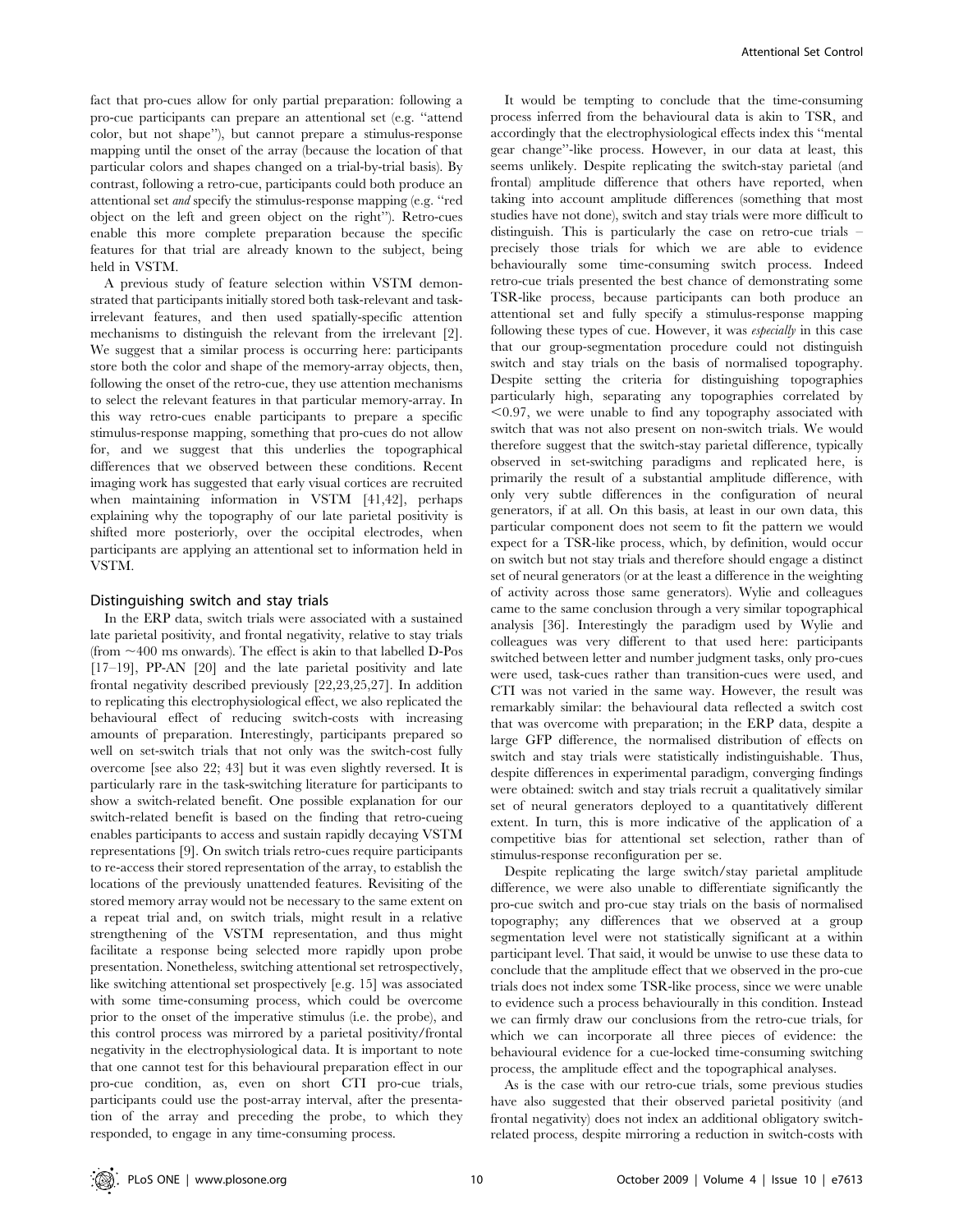preparation: for example Astle, Jackson and Swainson [23] recently demonstrated that it is possible to switch task without this process ever having happened. When participants were supplied with salient spatial information with which to distinguish which task they were performing, the cue-locked parietal positivity (and accompanying frontal negativity) was absent. By contrast both were very much present in a condition in which participants switched between the same tasks but without this spatial information. This would seem to preclude the possibility that the ERP effect observed by Astle et al. [23] indexed stimulus-response reconfiguration specifically – both conditions used by Astle et al. had identical stimulus-response mappings, and had a similar degree of switch-cost reduction with preparation, whereas only one had a parietal positivity. It would also suggest that whatever the cue-locked parietal positivity indexed in that study, it was not strictly necessary for switching task – one could switch tasks without it provided that task selection was supported by appropriate spatial information.

Despite typically mirroring the reduction in switch-cost with preparation, the specific functional role of the cue-locked parietal positivity and frontal negativity remains unclear. Whilst it is likely to index some active process [29], rather than simply the passive dissipation of the previously performed task-set [30], we are of the view this is more likely to take the form of a top-down attentional

# References

- 1. Sperling G (1960) The information available in brief visual presentations. Psychological Monographs 74: 1–29.
- Astle D, Scerif G, Bo-Cheung K, Nobre AC (2009) Spatial selection of features within perceived and remembered objects. Front in Human Neurosci Front Hum Neurosci (2009) 3: 6. doi: 10.3389/neuro.09.006.2009.
- 3. Griffin IC, Nobre AC (2003) Orienting attention to locations in internal representations. J Cogn Neurosci 15(8): 1176–1194.
- 4. Landman R, Spekreijse H, Lamme VA (2003) Large capacity storage of integrated objects before change blindness. Vision Res 43(2): 149–164.
- 5. Lepsien J, Nobre AC (2006) Cognitive control of attention in the human brain: insights from orienting attention to mental representations. Brain Res 1105(1): 20–31.
- 6. Makovski T, Sussman R, Jiang YV (2008) Orienting attention in visual working memory reduces interference from memory probes. J Exp Psychol Learn Mem Cogn 34(2): 369–380.
- 7. Lepsien J, Griffin IC, Devlin JT, Nobre AC (2005) Directing spatial attention in mental representations: Interactions between attentional orienting and workingmemory load. Neuroimage 26(3): 733–743.
- 8. Nobre AC, Griffin IC, Rao A (2008) Spatial attention can bias search in visual short-term memory. Front Hum Neurosci 1,1: doi:10.3389/neuro.09.004.2007.
- 9. Sligte IG, Scholte HS, Lamme VA (2008) Are there multiple visual short-term memory stores? PLoS ONE 3(2): e1699.
- 10. Desimone R, Duncan J (1995) Neural mechanisms of selective visual attention. Annu Rev Neurosci 18: 193–222.
- 11. Kuo B-C, Rao A, Lepsien J, Nobre AC (2009) Searching for targets within the spatial layout of visual short-term memory. Journal of Neuroscience 29: 80332–8038.
- 12. Fabiani M, Ho J, Stinard A, Gratton G (2003) Multiple visual memory phenomena in a memory search task. Psychophysiology 40(3): 472–485.
- 13. Kieffaber PD, Hetrick WP (2005) Event-related potential correlates of task switching and switch costs. Psychophysiology 42(1): 56–71.
- 14. Rushworth MF, Passingham RE, Nobre AC (2002) Components of switching intentional set. J Cogn Neurosci 14(8): 1139–1150.
- 15. Rushworth MF, Passingham RE, Nobre AC (2005) Components of attentional set-switching. Exp Psychol 52(2): 83–98.
- 16. Wylie GR, Javitt DC, Foxe JJ (2003) Task switching: a high-density electrical mapping study. Neuroimage 20(4): 2322–2342.
- 17. Karayanidis F, Coltheart M, Michie PT, Murphy K (2003) Electrophysiological correlates of anticipatory and poststimulus components of task switching. Psychophysiology 40(3): 329–348.
- 18. Nicholson R, Karayanidis F, Bumak E, Poboka D, Michie PT (2006) ERPs dissociate the effects of switching task sets and task cues. Brain Res 1095(1): 107–123.
- 19. Nicholson R, Karayanidis F, Poboka D, Heathcote A, Michie PT (2005) Electrophysiological correlates of anticipatory task-switching processes. Psychophysiology 42(5): 540–554.
- 20. Lavric A, Mizon GA, Monsell S (2008) Neurophysiological signature of effective anticipatory task-set control: a task-switching investigation. Eur J Neurosci 28(5): 1016–1029.

bias that operates similarly in switch and stay trials, though to differing extents. Top-down attentional signals are thought to bias neural processes throughout multiple levels of processing, according to, say, expected location, or object features that are task-relevant [10]. In relation to our own data, rather than the switch-related parietal positivity indexing some 'mental gear change', or set reconfiguration (although this is not to say that such processes do not occur), it might reflect the relative biasing of those task-relevant features necessary for a particular task. Most importantly, the same process might reasonably occur on stay trials as well as on switch trials; however, because those features were already partially biased from the preceding trial, this might not happen with the same power or for the same duration on stay trials [as in the present study; see also 36].

## Acknowledgments

We would like to thank Micah Murray for his assistance with the topographical analyses.

## Author Contributions

Conceived and designed the experiments: DA AN GS. Performed the experiments: DA. Analyzed the data: DA. Wrote the paper: DA AN GS.

- 21. Astle DE, Jackson GM, Swainson R (2006) Dissociating neural indices of dynamic cognitive control in advance task-set preparation: An ERP study of task switching. Brain Res 1125(1): 94–103.
- 22. Astle DE, Jackson GM, Swainson R (2008a) Fractionating the cognitive control required to bring about a change in task-set: A dense-sensor ERP study. Journal of Cognitive Neuroscience 20(2): 255–267.
- 23. Astle DE, Jackson GM, Swainson R (2008b) The role of spatial information in advance task-set control: an event-related potential study. Eur J Neurosci 28(7): 1404–1418.
- 24. Mueller SC, Swainson R, Jackson GM (2007) Behavioural and neurophysiological correlates of bivalent and univalent responses during task switching. Brain Res 1157: 56–65.
- 25. Mueller SC, Swainson R, Jackson GM (2009) ERP indices of persisting and current inhibitory control: A study of saccadic task switching. Neuroimage 45(1): 191–197.
- 26. Swainson R, Cunnington R, Jackson GM, Rorden C, Peters AM, et al. (2003) Cognitive control mechanisms revealed by ERP and fMRI: evidence from repeated task-switching. J Cogn Neurosci 15(6): 785–799.
- 27. Swainson R, Jackson SR, Jackson GM (2006) Using advance information in dynamic cognitive control: An ERP study of task-switching. Brain Res.
- 28. Monsell S (2003) Task switching. Trends Cogn Sci 7(3): 134–140.
- 29. Rogers RD, Monsell S (1995) The costs of a predictable switch between simple cognitive tasks. J Exp Psychol Gen 124: 207–231.
- 30. Allport A, Styles EA, Hsieh S (1994) Shifting intentional set: Exploring the dynamic control of tasks. In Umilta C, Moscovitch M, eds. Attention and Performance. Cambridge: MIT Press XV: 421–452.
- 31. Logan GD, Bundesen C (2003) Clever homunculus: is there an endogenous act of control in the explicit task-cuing procedure? J Exp Psychol Hum Percept Perform 29(3): 575–599.
- 32. Michel CM, Henggeler B, Lehmann D (1992) 42-channel potential map series to visual contrast and stereo stimuli: perceptual and cognitive event-related segments. Int J Psychophysiol 12(2): 133–145.
- 33. Murray MM, Brunet D, Michel CM (2008) Topographic ERP analyses: a stepby-step tutorial review. Brain Topogr 20(4): 249–264.
- 34. Murray MM, Imber ML, Javitt DC, Foxe JJ (2006) Boundary completion is automatic and dissociable from shape discrimination. J Neurosci 26(46): 12043–12054.
- 35. Pascual-Marqui RD, Michel CM, Lehmann D (1995) Segmentation of brain electrical activity into microstates: model estimation and validation. IEEE Trans Biomed Eng 42(7): 658–665.
- 36. Wylie GR, Murray MM, Javitt DC, Foxe JJ (2009) Distinct neurophysiological mechanisms mediate mixing costs and switch costs. J Cogn Neurosci 21(1): 105–118.
- 37. Lehmann D, Skrandies W (1980) Reference-free identification of components of checkerboard-evoked multichannel potential fields. Electroencephalogr Clin Neurophysiol 48(6): 609–621.
- 38. Jennings JR, Wood CC (1976) The epsilon-adjustment procedure for repeated measures analyses of variance. Psychophysiology 13: 277–278.